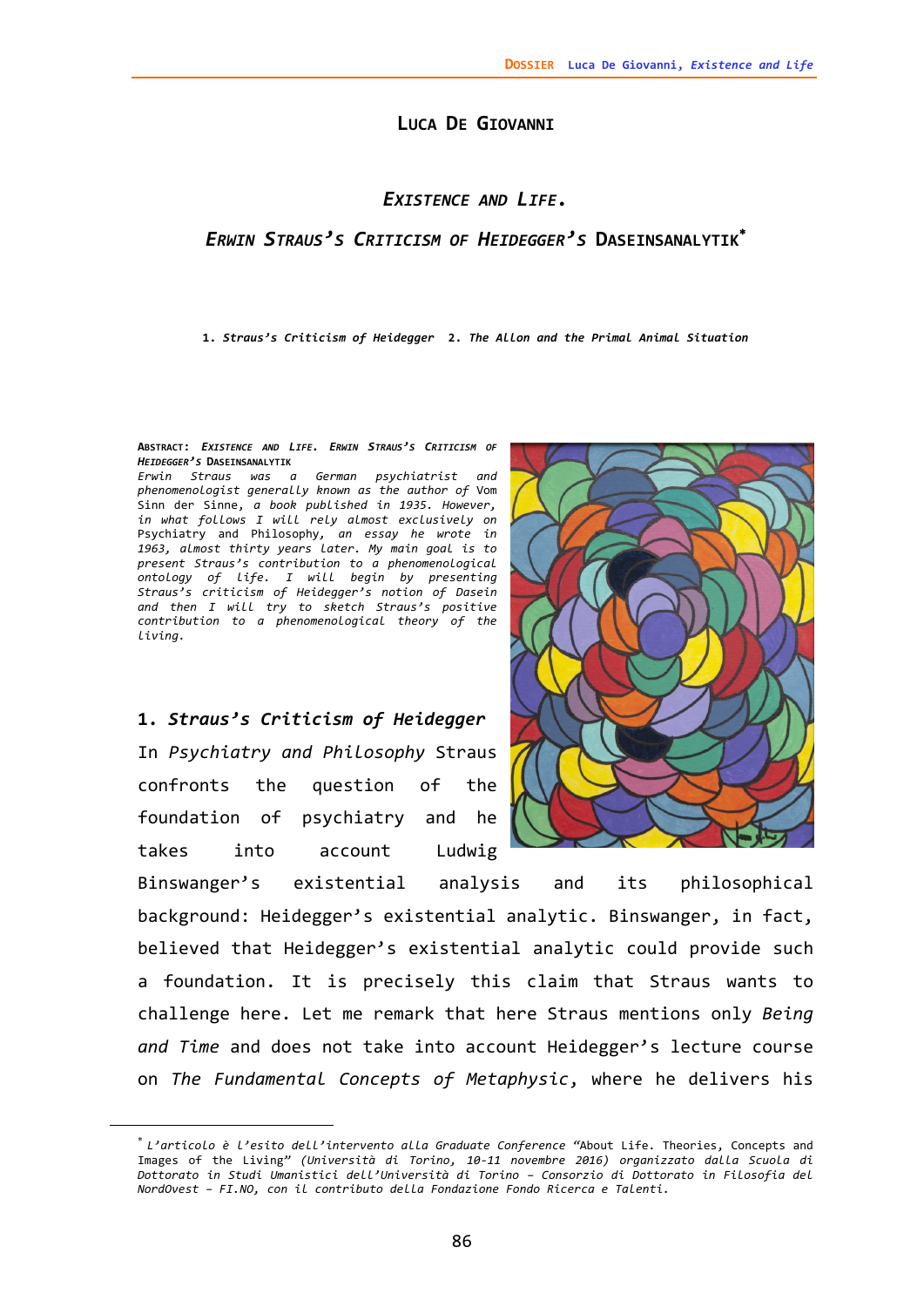most wide and famous discussion on life. Nevertheless, it seems to me that what he says there does not escape Straus's criticism.

According to Straus, the category of Dasein doesn't do justice to the concrete life of man and animal as well. As such, Dasein cannot serve as the fundamental concept of psychiatry. In other words, man's mode of being, that includes the essential possibility of mental illness, differs from the mode of being that Heidegger calls Dasein. According to Straus, to provide a philosophical foundation of psychiatry we should replace existence with life. Of course, he is well aware of the fact that *Being and Time* is not a book about anthropology or biology. He knows that Dasein should not be confused with man: Dasein is man's being, his "essence"; it is what constitutes his essential transcendence towards Being. However, man is not just Dasein, but a sort of mixture between existence and presence‐at‐hand (*Vorhandenheit*). However, if this is true, we still can ask how could man be ontologically determined both as presence‐at‐hand and as Dasein, if these two modes of being are so radically separated, as Heidegger claims in *Being and Time*.

According to Straus, Heidegger is unable to understand the unity of both existence and presence‐at‐hand – a unity, of course, that is reminiscent of the unity of mind and body and that designates, perhaps with misleading metaphysical categories, the very mode of being we usually refer to when we talk about life. In other words, by separating so sharply existence from presence‐at‐hand, Heidegger's ontology slips into a dualism that he is then unable to overcome – a dualism that eventually repeats Descartes's original mistake. As Straus puts it, «with the distinction of the modes of Being the question arises of the possibility of their

87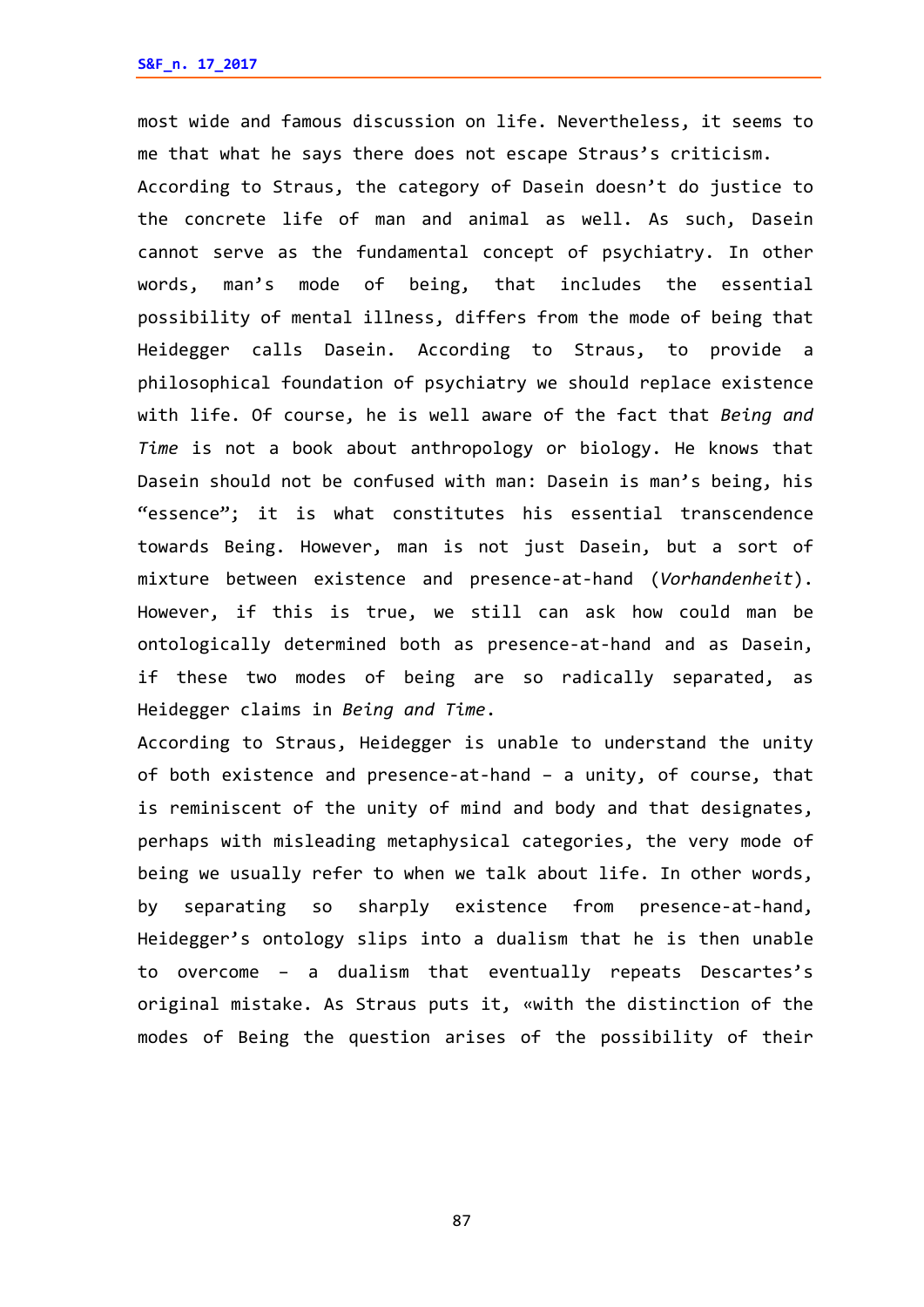reunification, not limited to the modes of Being themselves but in relation also to the ontic region determined by them $\mathbb{P}^1.$ 

Straus applies to Heidegger the same criticism he had directed against Descartes in *Vom Sinn der Sinne*. Generally speaking, Straus believed that the Cartesian dualism of *res extensa* and *res cogitans* was the main obstacle to overcome in order to think life. In fact, the living is precisely what resists and challenges this age‐old metaphysical dichotomy that dominated Western philosophy. In order to think life, we must develop a new ontology. It is not by chance that Descartes was at the same time the founder of modern physiology – a discipline that reduces the living body to a pure mechanism that reacts to external stimuli, and therefore to a dead body – and the initiator of modern philosophy of consciousness: a tradition that goes from Descartes to Husserl through Kant's transcendental idealism. Materialistic realism and transcendental idealism both result from the same theoretical decision: Descartes's substance dualism and its inability to think life.

A symptom of Heidegger's dualism is that existential determinations such as "Being‐in" and "Being‐alongside", that express the being of Dasein, are restricted to man and do not seem to apply to animals. This restriction, according to Straus, is not justifiable. In fact, he asks rhetorically:

Doesn't "Being-in" also apply to the bird "who dwells the leafy twigs among" or to the fox who leaves his lair by one exit and returns by another? And doesn't "Being‐alongside" apply to the dog who follows his master? Does man's "Being-in" originate in the Being of Dasein, or does it originate, for man and animal alike, in their animal nature?<sup>2</sup>

That life as an ontological problem is here at stake is clear from the following quotation, where Straus is referring to Heidegger's famous privative zoology: «In "Being and Time" there are only a few references to the ontological problem of "life", and these

<sup>1</sup> E. Straus, *Psychiatry and Philosophy*, in E. Straus, M. Natanson**,** H. Ey**,** *Psychiatry and Philosophy,* ed. by M. Natanson, Springer, Berlin‐Heidelberg

<sup>&</sup>lt;sup>2</sup> *Ibid.*, p. 5.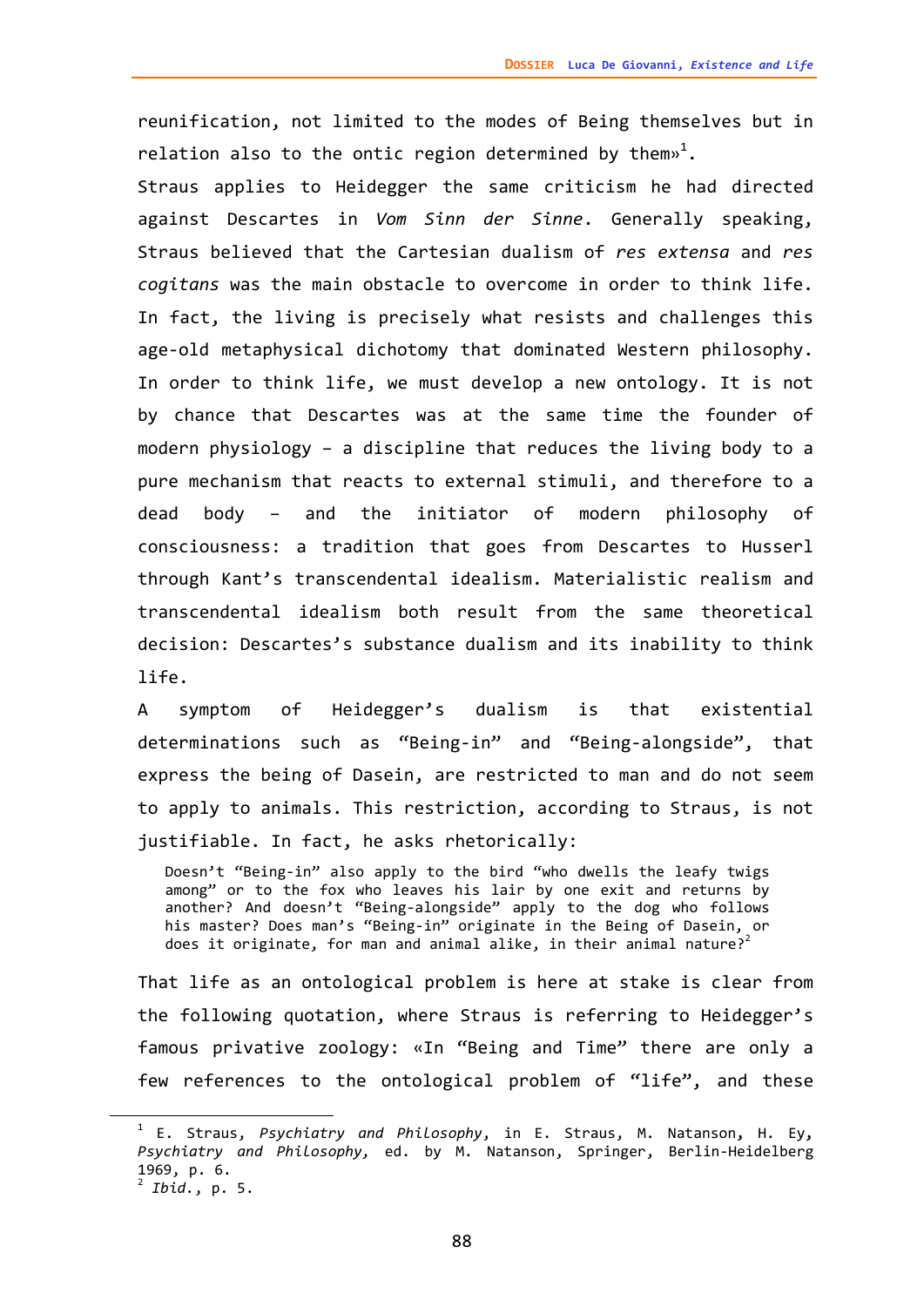confuse rather than clarify»<sup>3</sup>. According to the approach of privative zoology, life should be understood as Dasein *minus* something. Opposing directly this view, Straus states than «the "simple organism" is more, not less than Dasein».

When he says that the organism is more than Dasein, Straus has in mind its being generated and its ability to generate. Another symptom of Heidegger's dualism, in fact, is that *Being and Time* has so much to say about death but nothing to say about birth and procreation – two phenomena that point not only to what is natural in man but also to his historical dimension. As Husserl suggested in his late research manuscripts, man's historicity or *Geschichtlichkeit* is grounded in generativity and not in Dasein's solitary confrontation with its own death. On the contrary, with a slight but significant change in perspective, even death could appear as a «possibility inherent in life itself» rather than Dasein's extreme possibility. Furthermore – and this is another symptom – Dasein is also *sexually indeterminate*, it has no gender: *das Dasein*. Every possible connection between man and nature, including every tie with his fellow animals, is broken or seriously underestimated as irrelevant on the ontological level. In short, the notion of Dasein cannot account for the fact that man is also a living being – even better, it cannot account for the fact that existence itself is a *modulation of life*, to the point that we could say that Dasein as such – transcendence towards Being (or intentionality, as phenomenologists usually call it) – is grounded in life itself. As Straus asks ironically, adumbrating exactly this perspective: «In his later works Heidegger named man "the herdsman of Being". Does he first become

human after receiving this call, or does Being call and evoke him because his nature has fitted him to meet such a challenge?» $^4.$ 

<sup>3</sup> *Ibid.*, p. 6. <sup>4</sup> *Ibid.*, p. <sup>9</sup>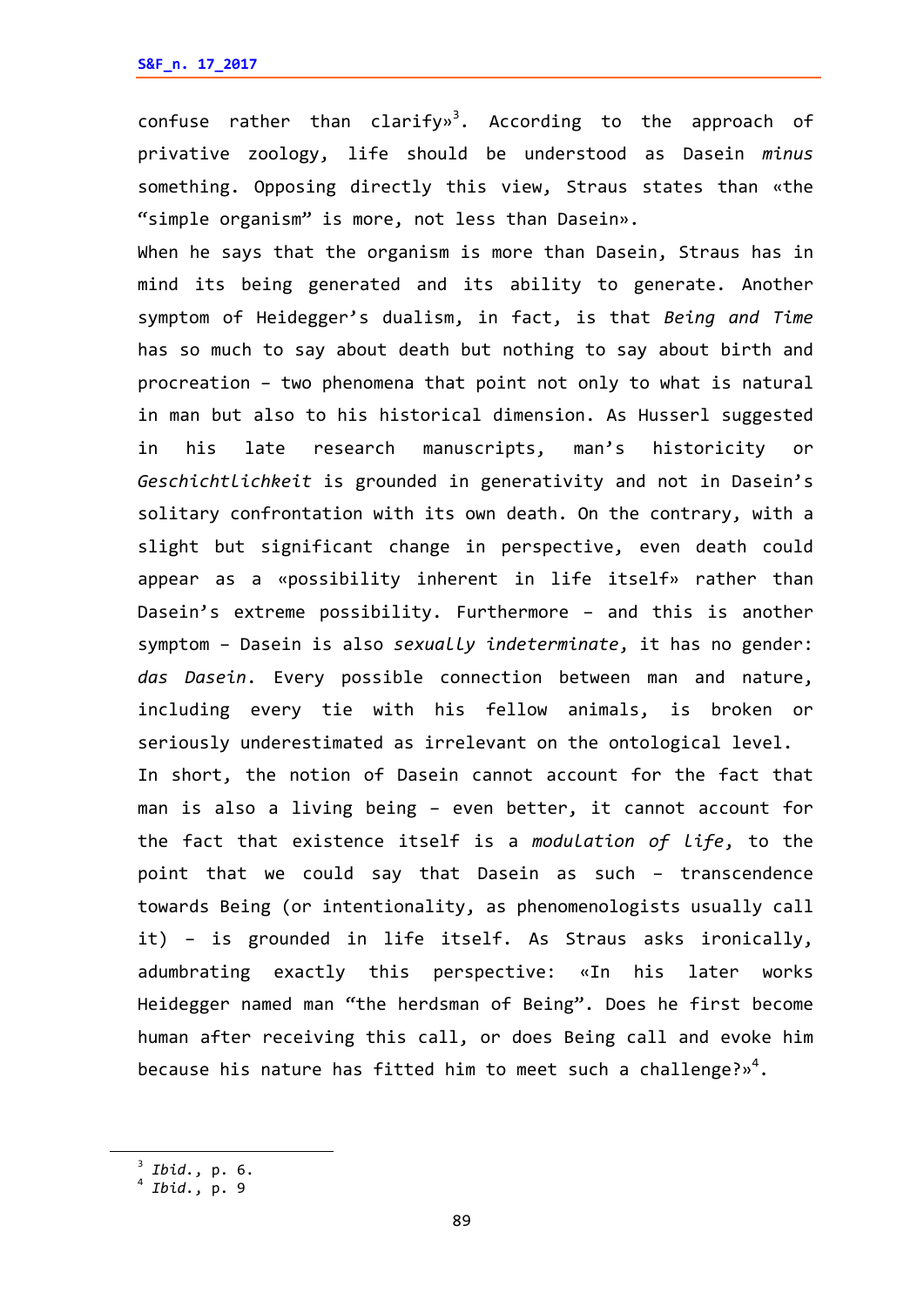Of course, Heidegger was absolutely right in his rejection of Husserl's transcendental idealism in the name of the mundanity of a transcendental subject that could no longer be described as pure consciousness or ego. Heidegger understood that the being that makes the world appear must belong to the very same appearing world in order to perform its transcendental function. It is precisely this *essential ambiguity of the transcendental subject* that designates the word "life". However, according to Straus, he did not manage to fulfill this requirement. In fact, Heidegger's ontology of the Dasein is unable to give a satisfying account of embodiment or incarnation – that is, precisely the name that Western philosophy has always given to the mundane dimension of the subject**,** to his ontological kinship with the world which is essential to the definition of life. Straus was certainly not the first to remark that Heidegger's existential analysis, in spite of his insistence on *Geworfenheit*, didn't provide a satisfying ontological foundation of embodiment. As far as embodiment is concerned, Straus's approach is the opposite of Heidegger's: *it is impossible to understand embodiment in the light of existence; on the contrary, existence has to be understood in the light of embodiment*. «His existence, Straus writes, his historicality, are supported and made possible by his living body»<sup>5</sup>.

The title of the first chapter of *Psychiatry and Philosophy*, the one devoted to the critique of Heidegger, is «Existence and Nature». In fact, Straus believes that the misunderstanding of life goes hand in hand with the misunderstanding of nature, whose mode of being cannot be determined as mere *hyle* or "material", according to the point of view of the world of the craftsman that Heidegger uses as a model to describe the life‐world. The being of nature is more primal than the distinction between *hyle* and *morphé*: a distinction that arises only when man has already established his domination over nature. In the life‐world, nature

<sup>5</sup> *Ibid.*, p. 11.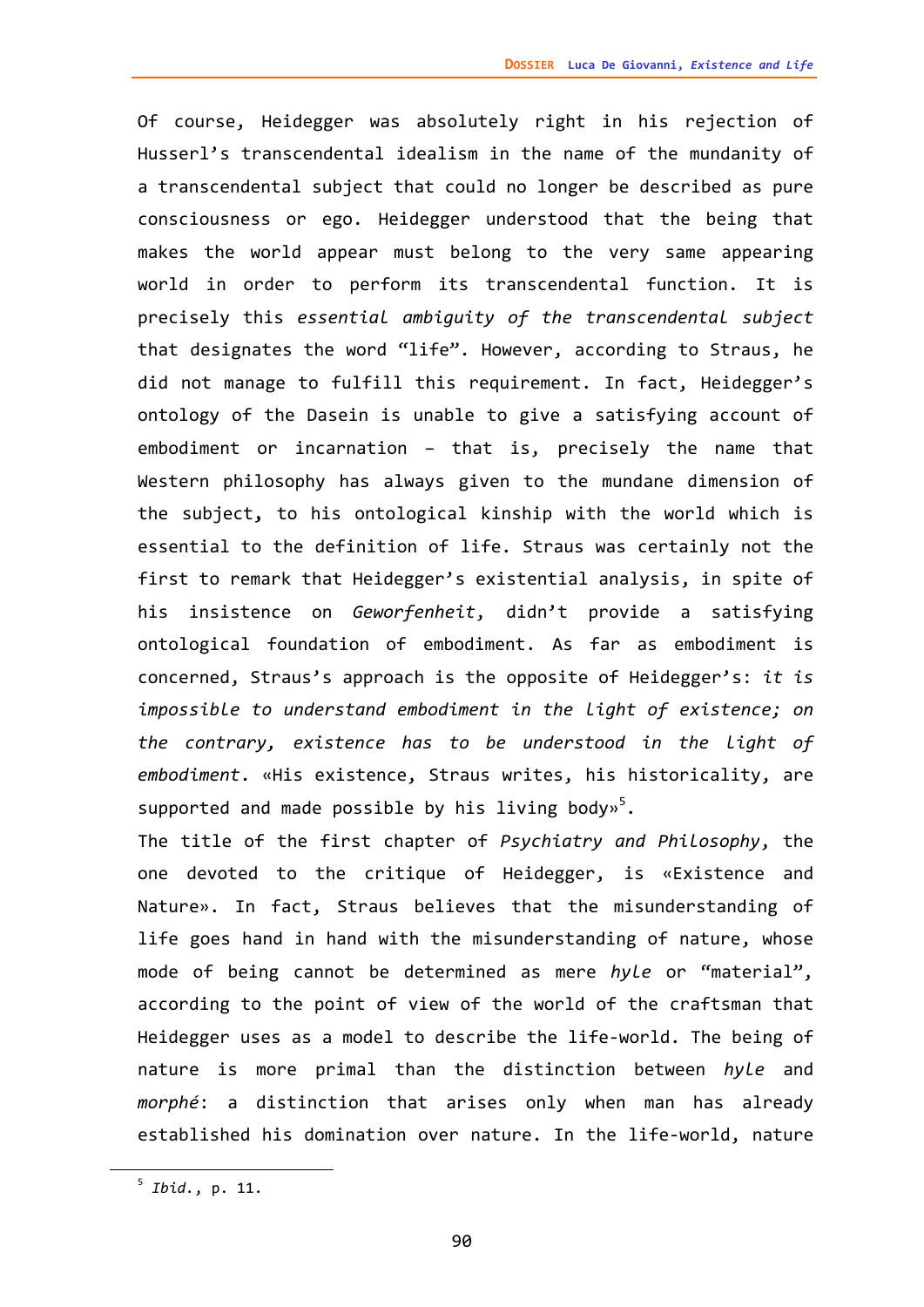is no presence‐at‐hand. Straus often describes it in terms that are reminiscent of Husserl's late notion of Earth as the Originary Ark on which man is grounded and that, therefore, has not very much in common with nature as the object of *Naturwissenschaften.* As such, nature is not even readiness‐to‐hand (*Zuhandenheit*). Once again, the approach is the opposite of Heidegger's: if he discovered the being of nature in the light of the "readiness‐to‐ hand" and determined it as mere "presence-at-hand", Straus discovers "readiness‐to‐hand" in the light of nature, which in turn cannot be determined as "presence‐at‐hand", that is as a defective mode of *Zuhandenheit* itself. As the living is neither Dasein nor presence-at-hand, so is nature neither readiness-tohand nor presence-at-hand: «The purely present-at-hand, he writes, is a construction of mathematical science; it is not, however, the sole possible alternative to the ready-to-hand and to Dasein» $^6$ . As in ancient myths and religions, and in poetry as well, Nature should rather be described as a Might against which human beings must *struggle* in order to build a human world. So, both an Ark to set foot on and a Might to struggle against – the relation of man to nature is characterized by a certain ambivalence. How we should understand this ambivalence is the subject matter of the second

part of this paper.

## **2.** *The Allon and the Primal Animal Situation*

In *Psychiatry and Philosophy* Straus calls Nature «the Allon», the Other. Basically, it is a synonym of the world understood as *Lebenswelt*, as the world all of us have access to through sensory experience, and to which we all belong as living beings. Now, in this book Straus mainly talks about the Allon in terms of *the visible*, that is *the world as we can see it*. However, our relation to the Allon is by no means limited to sight, but involves sensory experience as a whole. We have access to the Allon through other

<sup>6</sup> *Ibid.*, p. 14.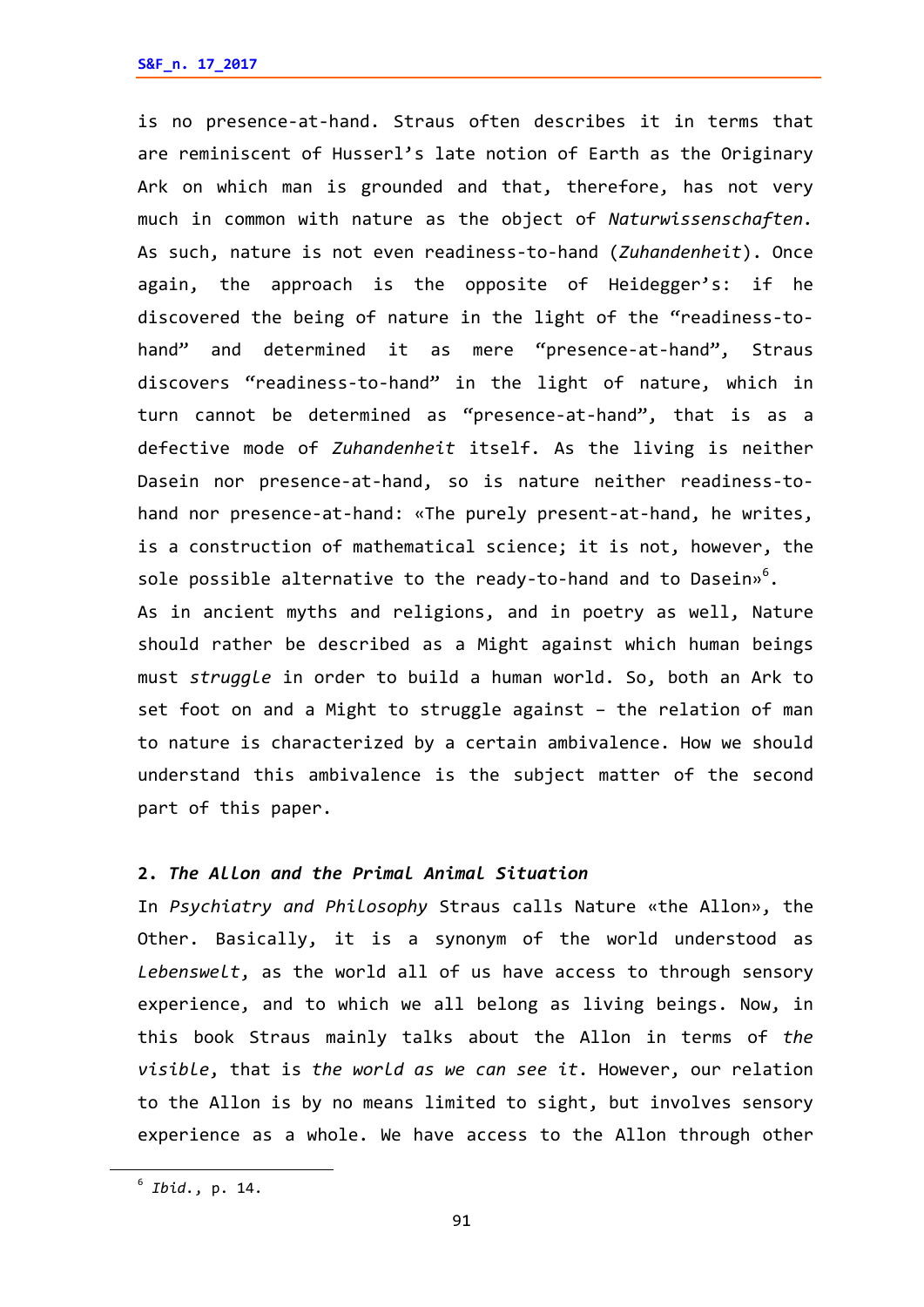senses, too, and each sense exhibits a peculiar way of relating to the world. Both here and in other works, Straus delivers very detailed analyses of the way in which every single sense implies a different configuration of our relationship with the world, focusing particularly on sight and hearing<sup>7</sup>. However, now I am interested in the general structure of the relation of the organism to the Allon, regardless of what is typical of the different senses.

The description of the relation of the living to the Allon that Straus delivers in *Psychiatry and Philosophy* is at the same time a phenomenological theory of intersubjectivity or «communication», as he says. This communication is not limited to human beings: «There seems to be good reasons for not viewing the relation to the visible and the possibility of mutual understanding as exclusively human privileges», he writes $^8$ . Both the animal and I have access to *the same world* and we relate to each other as *parts of it*. The relationship to the *Allon* is even prior to the relationship between me and other living beings. I do not only experience the other as experiencing the same world as mine. More importantly, I experience *myself* and the *other* as well *on the basis of our common relationship to the Allon.* I can communicate with the other – man or animal – only because we share the same world. Intersubjectivity is constituted only on the basis of the relationship to the Allon we all have in common. When this relationship is somehow disturbed or interrupted, as in the case of mental illness, every chance of understanding the other disappears, since his world is no more the same world we all experience, but it has become his own *idios kosmos.*  Here Straus's anti-Cartesianism is evident. I do not exist as a

separate substance who experiences only her inner life and somehow

<sup>7</sup> See E. Straus, *Die Formen des Räumlichen. Ihre Bedeutung für die Motorik und die Wahrnehmung*, in *Psychologie der menschlichen Welt*, Springer, Berlin‐

Heidelberg 1960, pp. <sup>141</sup>‐178. <sup>8</sup> E. Straus, *Psychiatry and Philosophy*, cit.*,* p. 28.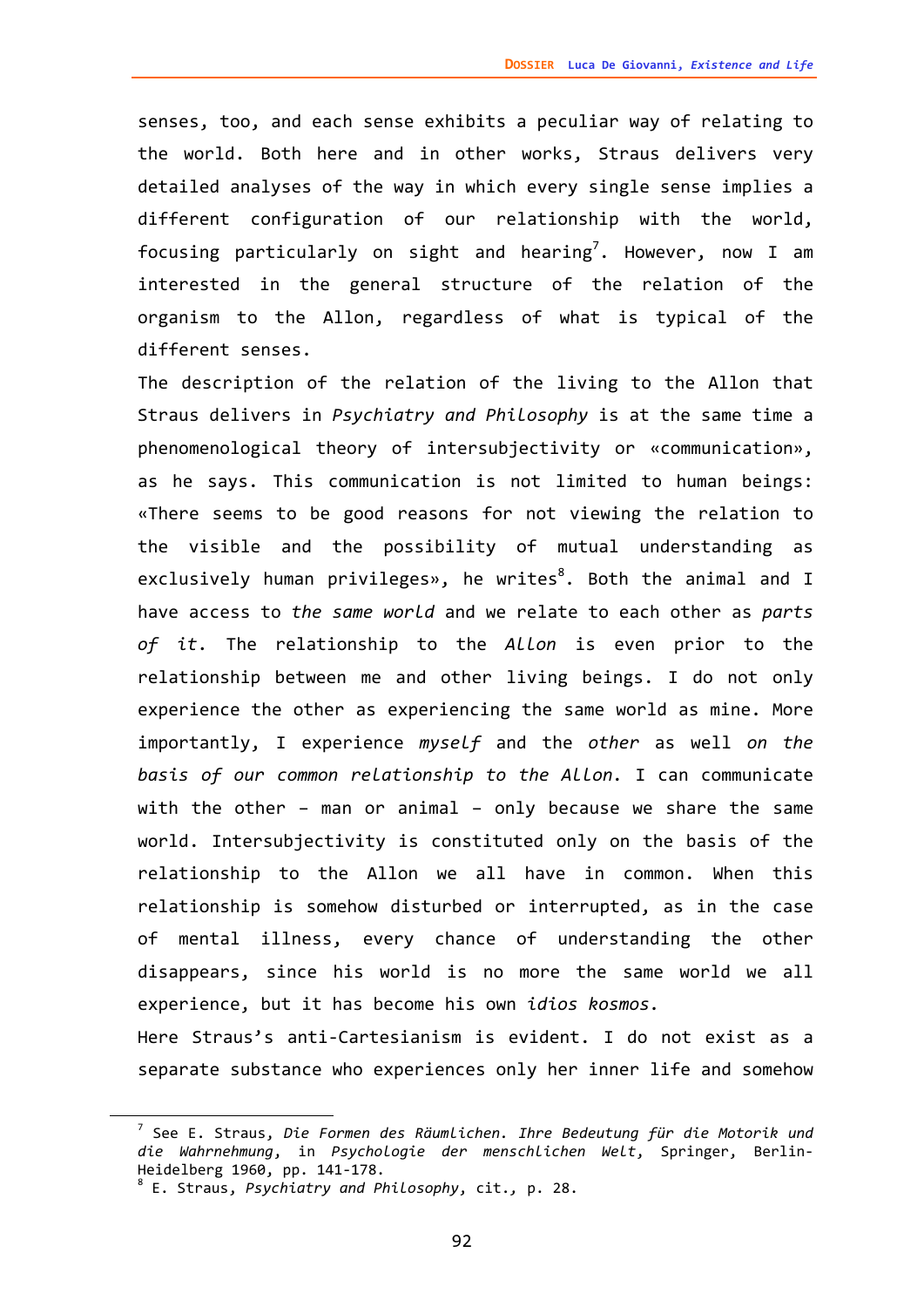has to reach the outside world. In fact, I am constituted as a subject only through the way in which I relate to the world, I am nothing outside of this relation: this is the only way to ground the possibility of communication between me and the others, the only possible solution to the question of intersubjective constitution that Husserl was never able to solve*,* and to the parallel question of the mundanization of the ego. In a critical remark on Husserl's analysis of the stream of consciousness, he writes:

The meaning of "mine", of "my" lived body and also of "my" experiences is not given prior to any experiencing of the world. The meaning of "mine" is determined in relation to, in contraposition to, the world, the Allon, to which I am nevertheless a party. The meaning of "mine" is not comprehensible in the unmediated antithesis of I and not‐I, own and strange, subject and object, constituting I and constituted world. Everything points to the fact that *separateness and union originate in the same ground*<sup>9</sup> *.*

What's important here is not much the anti-Cartesian conception of subjectivity, which is something more or less every phenomenologist would agree on, but the fact that the relation between subjectivity and the world is described in terms of *the common ground of both separateness and union*, of both the organism's being part of the world and his possibility to differentiate himself from it as an individual who is able to experience it. This remark brings us closer to the core of Straus's theory of the living. In fact, the question we should ask is: how we should determine the mode of being of the organism if this being has to be the common ground of both contact and distance? According to Straus, the answer is *motility*. Only something whose mode of being is ontologically characterized as motility can have this kind of relation with the world – or better, can be constituted as the "subject" of this relation. But what kind of motility does Straus have in mind here? Among all possible kinds of movement, he distinguishes locomotion from getting up (*Aufstehen*) and he claims that *getting up from the*

<sup>9</sup> *Ibid.*, p. <sup>29</sup> (my emphasis).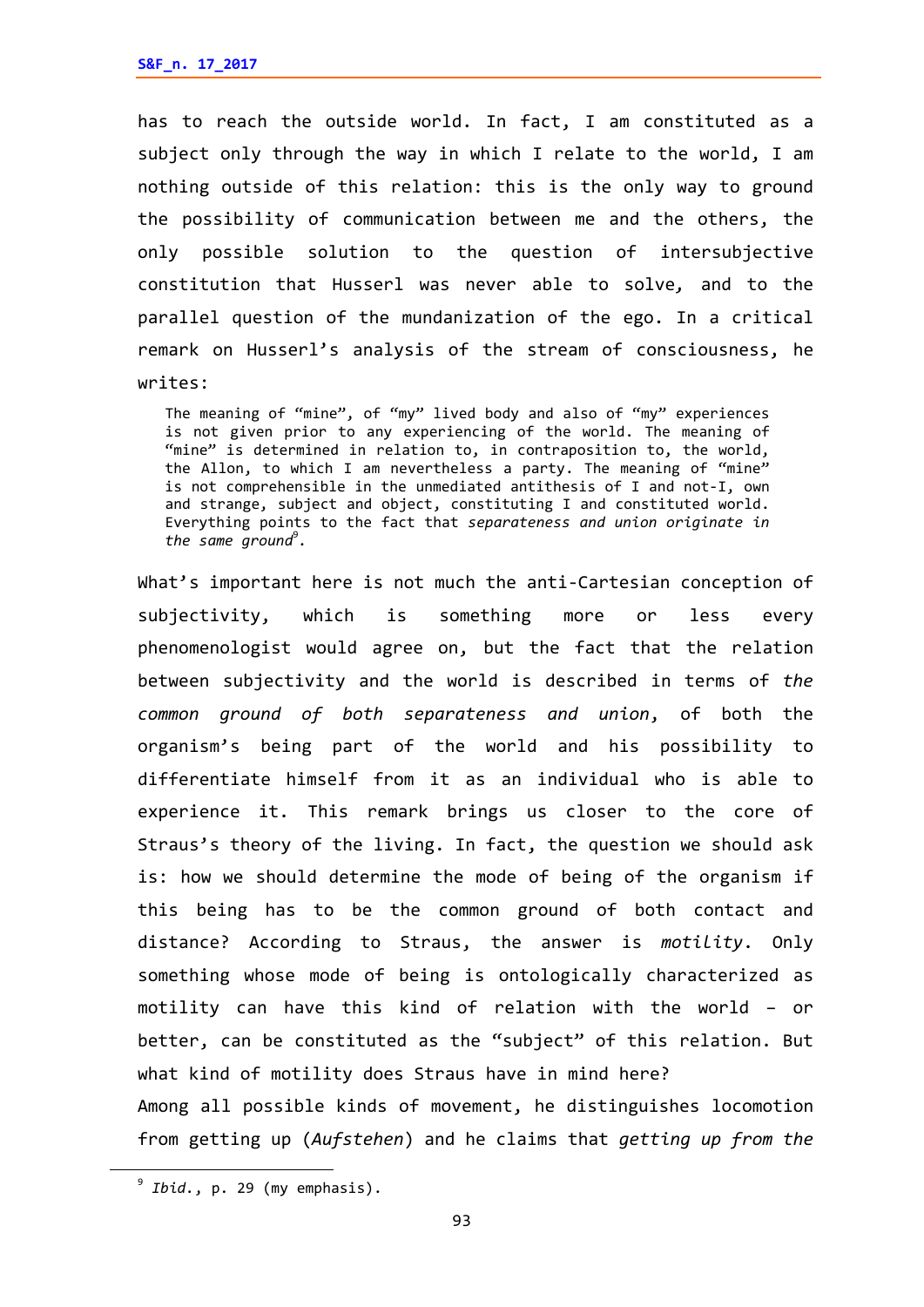*ground is the primal and fundamental kind of motility*; it is the very condition of possibility of our relation to the Allon. As every living organism, including animals, we experience the world that is given to us through sensory experience thanks to the fact that we are able to overcome gravity<sup>10</sup>. Here we reach Straus's perhaps most original contribution: the idea that *sensing and moving are the same thing.* Thus, they cannot be separated as two different processes – one occurring *on the inside* and the other *on the outside*. The identity of sensory experience and movement is the logical consequence of the rejection of Descartes's dualism. In fact, this claim is the heart of his theory of sensory experience and provides the foundation of incarnation, the unity of body and mind that the phenomenon of life forces us to think. Now it is not possible to present this claim in further details, so I will focus on Straus's conception of motility as the ontological ground of the relation between the organism and the world.

Getting up involves the paradoxical unity of both our kinship with the world and our confrontation with it: Earth is experienced at the same time as something that *bears* us, allowing us to move, and as something we are *opposing to*, in the attempt to not fall down. The opposite determinations of the relation of the organism to the Allon are both present. Apparently Straus never really distinguishes explicitly empirical movements from a transcendental, ontological movement as the condition of possibility of actual, empirical movements. However, he attributes transcendental features to movement and so his description of *Aufstehen* is implicitly transcendental, or ontological. This is suggested by the way in which he distinguishes getting up from locomotion. «Getting up […] precedes every partial or complete locomotion»<sup>11</sup>, he says. Locomotion has a beginning and an end – we

<sup>10</sup> *Ibid.*, p. 39. <sup>11</sup> *Ibid.*, p. 34.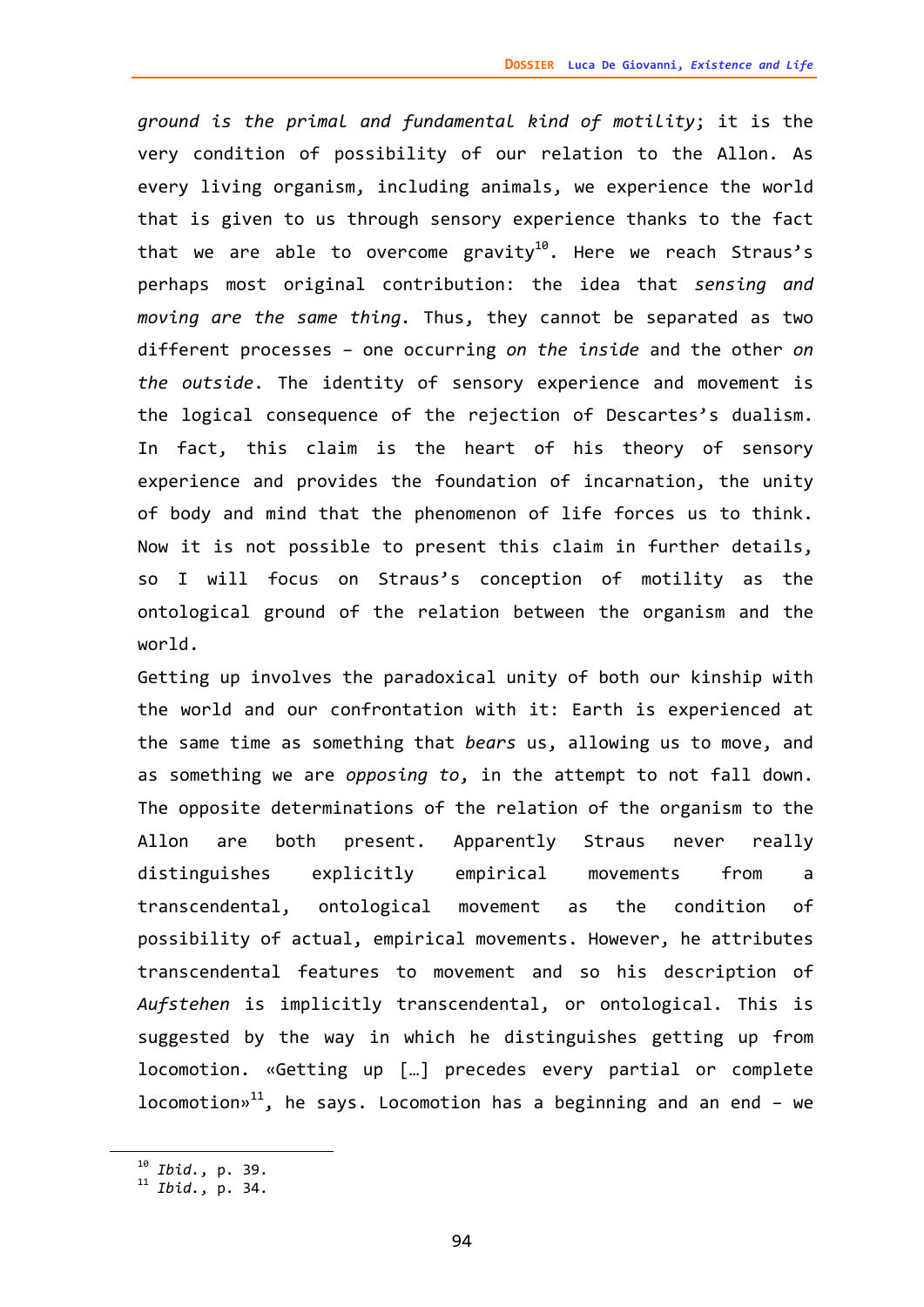go from A to B, from a *single* place to another *single* place – and so it presupposes an already given space. On the contrary, when we get up *we don't go anywhere*, *we don't reach any single place*. Thus, in getting up we relate to space as a whole, thereby making empirical movements such as locomotion possible. When we get up, it is the "Here" that is constituted, the very same "Here" that defines the way in which my body is given to me as experiencing subject. Getting up is also prior to the dialectic of striving and satisfaction that is typical of locomotion and, eventually, of intentionality as such: in fact, not only in getting up we don't strive toward anything but we have to struggle constantly against gravity. Thus, in getting up we never experience something like satisfaction.

The relation between the living organism and the world that is established in getting up is what Straus calls «primary» or «primal animal situation». This situation is prior to the living organism as such: *the living organism doesn't get up from the ground; rather, it is constituted as an individual living organism only through getting up, only because motility is its fundamental ontological determination.*

From the primary animal situation depends also the meaning of incarnation, in particular the double way in which we experience our body both as *Leib* and *Körper*: «The dual role of my own body corresponds to the conjunction in opposition that characterizes the relationship to the Allon. It is my own lived body, the body I am, but also the body I have $v^{12}$ . In fact, since the relationship to the Allon is never a radical opposition – the Earth is also the soil that bears us – the boundaries between my body and the Allon are not sharp, as anosognostic patients clearly show<sup>13</sup>. For me it is possible to experience my body as an object – up to the limit of anosognosia and schizophrenia – because of the ontological

<sup>12</sup> *Ibid.*, p. 45. <sup>13</sup> *Ibid*.